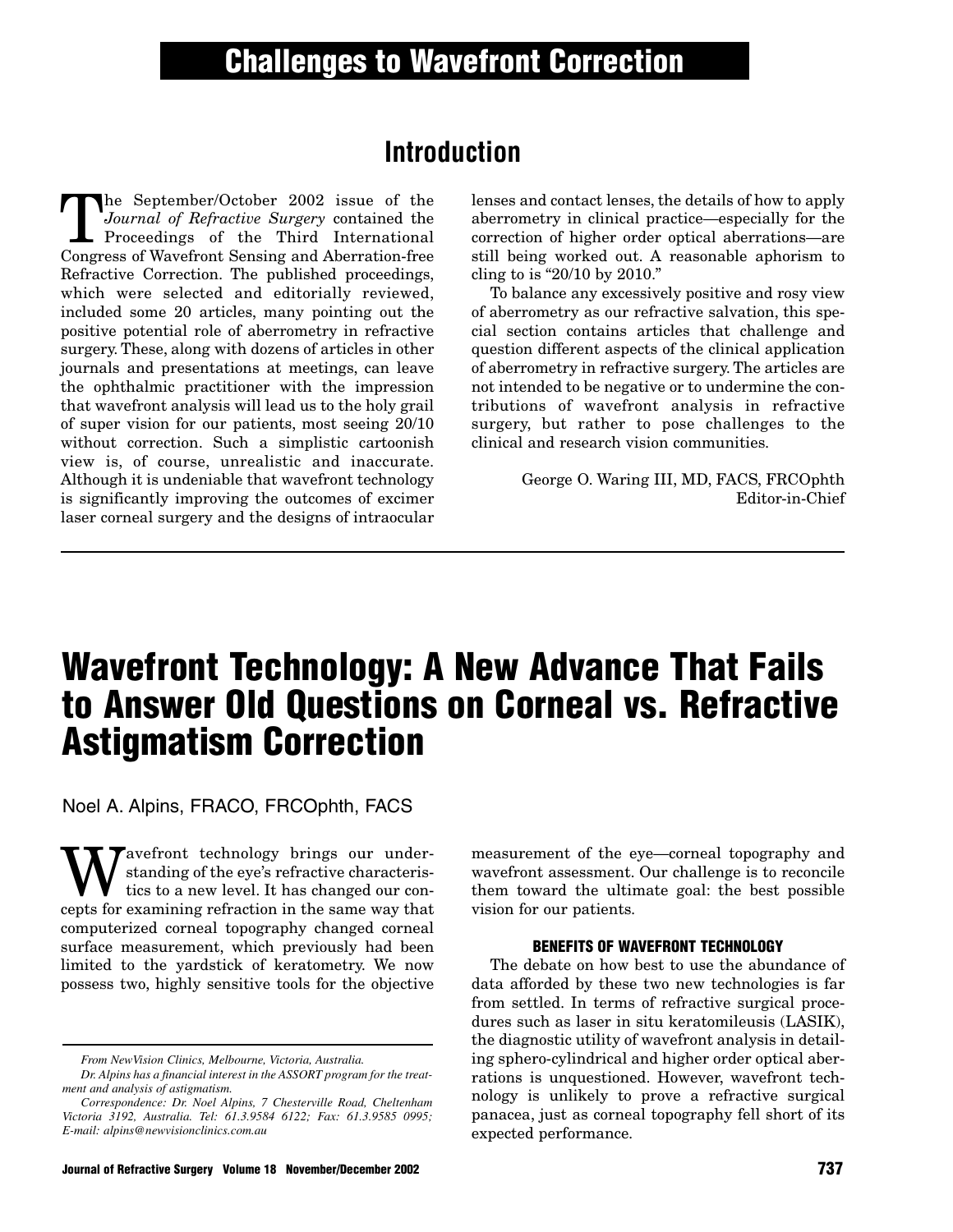The various modes available for measurement of wavefront error employ different methods to examine the same fundamental optical characteristic of the eye. The techniques provide a spatially oriented refractive map of the pathway of light through the eye. This provides a more detailed optical examination than that provided by manifest refraction. In a similar manner, videokeratography displays a more detailed depiction of corneal shape than the average curvature view provided by keratometry.

Wavefront-assisted LASIK does not consider the amount of resultant corneal astigmatism. In this it is similar to LASIK based on manifest refraction or any other type of refractive measurement. The refractive guidance provided by wavefront technology to reduce spherical aberrations by achieving the most effective prolate aspheric profile may be significant and the benefits clear<sup>1</sup>; however, for astigmatism, the treatment issues are more complex.

## **THE EYE VS. HUBBLE**

The suggestion that wavefront analysis is a comprehensive treatment solution—a view championed by well-qualified optical scientists with good intentions—is based on the principle that all optical aberrations in the optical system of the eye, from the anterior surface of the cornea back to the retina, can be corrected on the surface of the cornea. The correction of aberrations that exist in the eye has been likened to an optical instrument that, like the Hubble space telescope, can be modified with optical patches to achieve a clear focus for infinity (lower order) and the correction of higher order aberrations.2 Assigning to the living eye-brain system a concept that might hold true for an optical instrument—with corneal surgical principles playing a secondary role to optical priorities—is contrary to surgical intuition and understanding developed from past experience.

The process of laser vision correction should be regarded as a surgical science as much as an optical science. One must balance corneal astigmatism priorities with total ocular refractive values to achieve the optimal visual outcome—the eye functioning at its maximum potential. Surgical vectors are used to design the customized treatment of natural asymmetry of corneal astigmatism. This creates an individualized treatment plan that addresses each patient's unique preoperative corneal and refractive parameters. The omission of vector planning  $3,4$  from the discussion of customized treatments shows that the importance of vectors is not well understood.5

#### **REFRACTION ALONE IS INSUFFICIENT**

When it comes to achieving "supernormal" vision—that is, an improvement in best spectaclecorrected visual acuity—any approach that relies solely on refractive parameters such as wavefront analysis has a number of inherent flaws. First, refractive and corneal astigmatism values are rarely equivalent.3 Simple arithmetic analysis shows that applying astigmatism treatment exclusively on the refractive cylinder axis can leave an excessive amount of corneal astigmatism.6 This should not be surprising, as the failure to align the maximum ablation closer to the flattest corneal meridian results in off-axis loss of effect in reducing this corneal astigmatism. Lower order astigmatic aberrations and coma would not be minimized as a consequence.

A second issue is that the correction of all ocular aberrations at the corneal surface pays no regard to the effects of corneal irregularities that will be produced by this uneven mode of treatment. Refractive surgeons have long known that corneal regularity (orthogonal and symmetrical astigmatism) is the foundation of a superior visual outcome. Corneal irregularity can only increase if all corrections for internal optical errors are surgically sculpted onto the corneal surface without considering any preexisting corneal topographical irregularities.

Technical challenges also impair our ability to accurately align the ablative patterns to make the focal changes to correct underlying optical aberrations. It is difficult to permanently change regional corneal shape in this uneven manner, especially when the treatment can be neutralized by epithelial healing. Any change in the crystalline lens will also complicate the long-term usefulness of wavefrontdriven changes.

Finally, wavefront refraction analysis does not deal with the non-optical component of refractive astigmatism, that is, cerebral integration of visual images. This phenomenon influences the astigmatic values contained in a manifest refraction, which in turn affects the treatment delivered by LASIK. The inclusion in the treatment of patients' conscious perception of their astigmatism is likely to benefit patient satisfaction.

## **FINDING A BALANCE**

Amid the enthusiasm of thought-leaders and industry regarding this new technology, it is easy to overlook that the correction of optical errors of the eye is a surgical process and not a purely optical process.